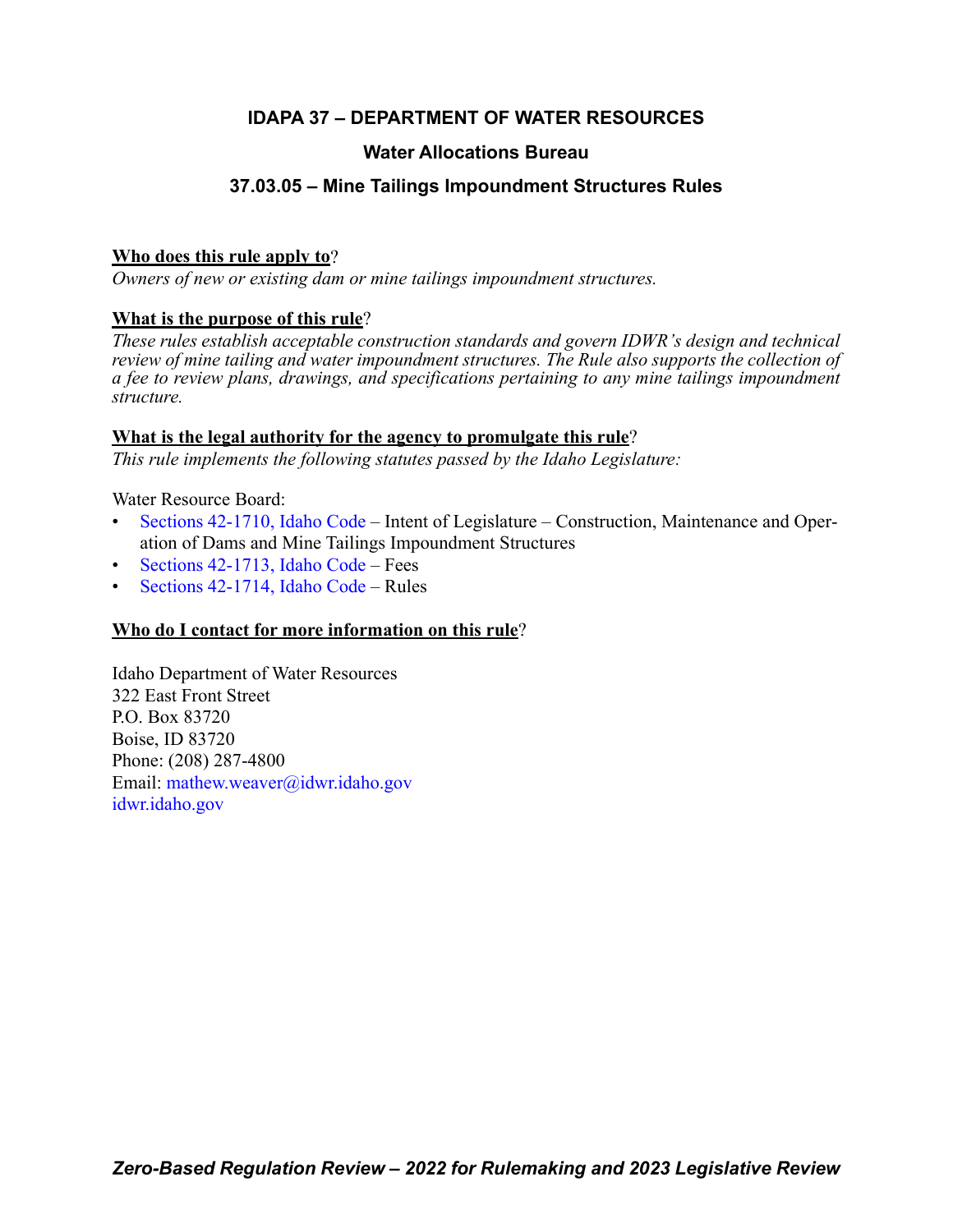# **Table of Contents**

# 37.03.05 - Mine Tailings Impoundment Structures Rules 045. Mine Tailings Impoundment Structures Design Criteria (Rule 45). ................... 8 055. Provisions Of Chapter 17, Title 42, Idaho Code (Rule 55). ............................. 12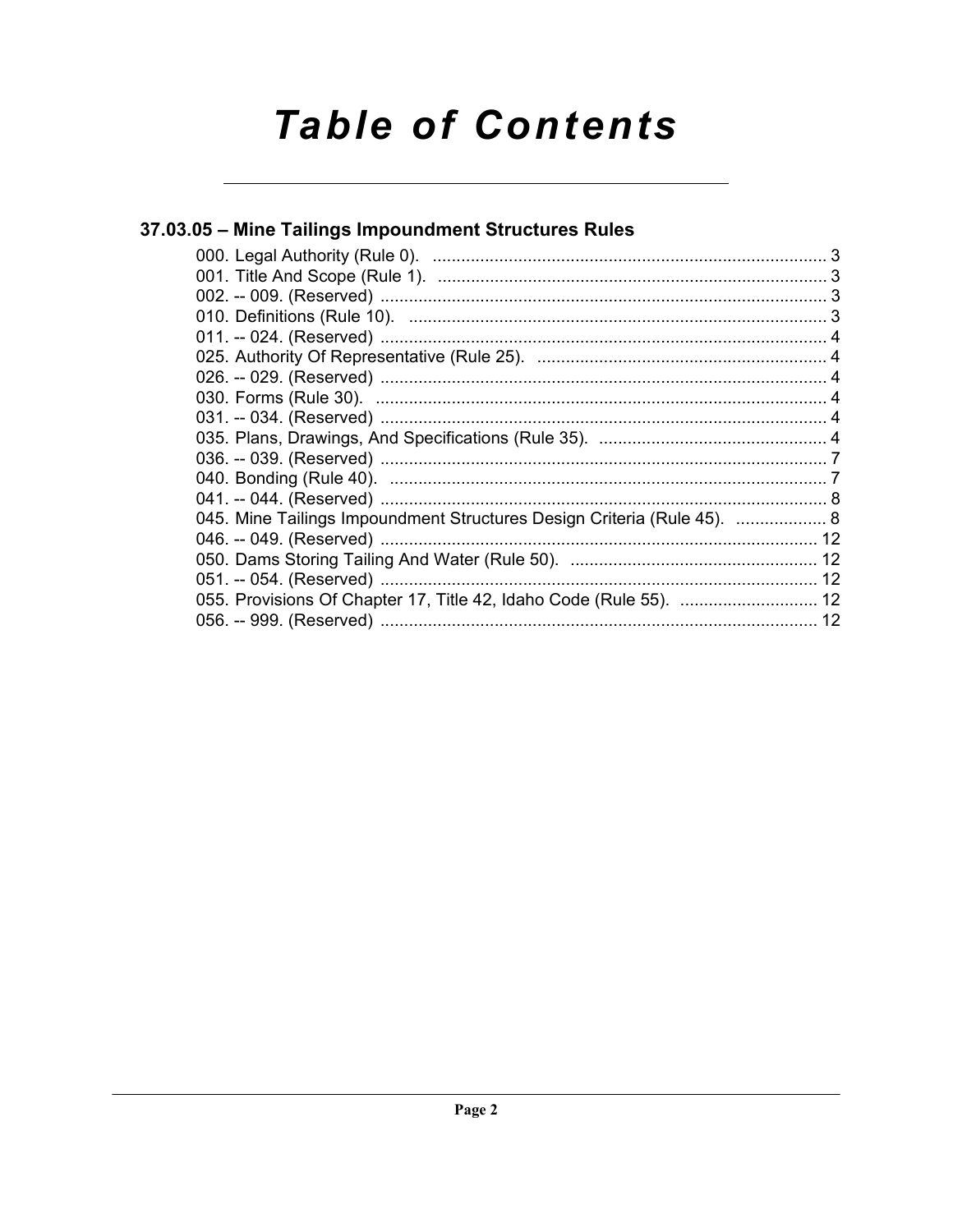### **37.03.05 – MINE TAILINGS IMPOUNDMENT STRUCTURES RULES**

### <span id="page-2-1"></span><span id="page-2-0"></span>**000. LEGAL AUTHORITY (RULE 0).** These rules are adopted pursuant to Section 42-1714, Idaho Code. (3-18-22)

### <span id="page-2-2"></span>**001. TITLE AND SCOPE (RULE 1).**

**01. Title**. These rules are titled IDAPA 37.03.05, "Mine Tailings Impoundment Structures Rules." (3-18-22)

# **02. Scope**. (3-18-22)

**a.** These rules and standards will only apply to structures upon which construction, lift construction, enlargement, or alteration is underway on or after July 1,  $1978$ . Under no circumstances shall these rules be construed to deprive or limit the Director of the Department of Water Resources of any exercise of powers, duties and jurisdiction conferred by law, nor to limit or restrict the amount or character of data, or information which may be required by the Director from any owner of a mine tailings impoundment structure for the proper administration of the law.  $(3-18-22)$ 

**b.** The design requirements listed are intended as a guide to establish acceptable standards of construction. They are not intended to restrict the application of other sound design principles by engineers. The Director will evaluate any deviation from the standards hereinafter stated as they pertain to the safety of any given mine tailings impoundment structure. Engineers are encouraged to submit new ideas which will advance the art and provide for the public safety. (3-18-22)

### <span id="page-2-3"></span>**002. -- 009. (RESERVED)**

# <span id="page-2-4"></span>**010. DEFINITIONS (RULE 10).**

| Unless the context otherwise requires, the following definitions govern these rules. | $(3-18-22)$                                                               |             |
|--------------------------------------------------------------------------------------|---------------------------------------------------------------------------|-------------|
|                                                                                      | <b>Board.</b> The Idaho Water Resource Board.                             | $(3-18-22)$ |
|                                                                                      | <b>Director.</b> The Director of the Idaho Department of Water Resources. | $(3-18-22)$ |

**03. Department**. The Idaho Department of Water Resources. (3-18-22)

**04. Mine Tailings Impoundment Structure**. Any artificial embankment which is or will be more than thirty (30) feet in height measured from the lowest elevation of the toe to the maximum crest elevation constructed for the purpose of storing mine tailings slurry. (3-18-22)

**05. Mine Tailings Slurry**. All slurry wastes from a mineral processing or mining operation. (3-18-22)

**06. Mine Tailings Storage Capacity**. The total storage volume of the impoundment when filled with tailings to the maximum approved design storage elevation. (3-18-22)

**07. Borrowed Fill Embankment**. Any embankment constructed of borrowed earth materials and which is designed for construction by conventional earth moving equipment. (3-18-22)

**08.** Reservoir. Any basin which contains or will contain the material impounded by the mine tailings ment structure. (3-18-22) impoundment structure.

**09. Owner**. Includes any of the following who own, control, operate, maintain, manage, or propose to construct a mine tailings impoundment structure or reservoir. (3-18-22)

**a.** The state of Idaho and any of its departments, agencies, institutions and political subdivisions; (3-18-22)

**b.** The United States of America and any of its departments, bureaus, agencies and institutions; provided that the United States of America are not required to pay any of the fees required by Section 42-1713, Idaho Code, and shall submit plans, drawings and specifications as required by Section 42-1721, Idaho Code, for information purposes only; (3-18-22)

**c.** Every municipal or quasi-municipal corporation; (3-18-22)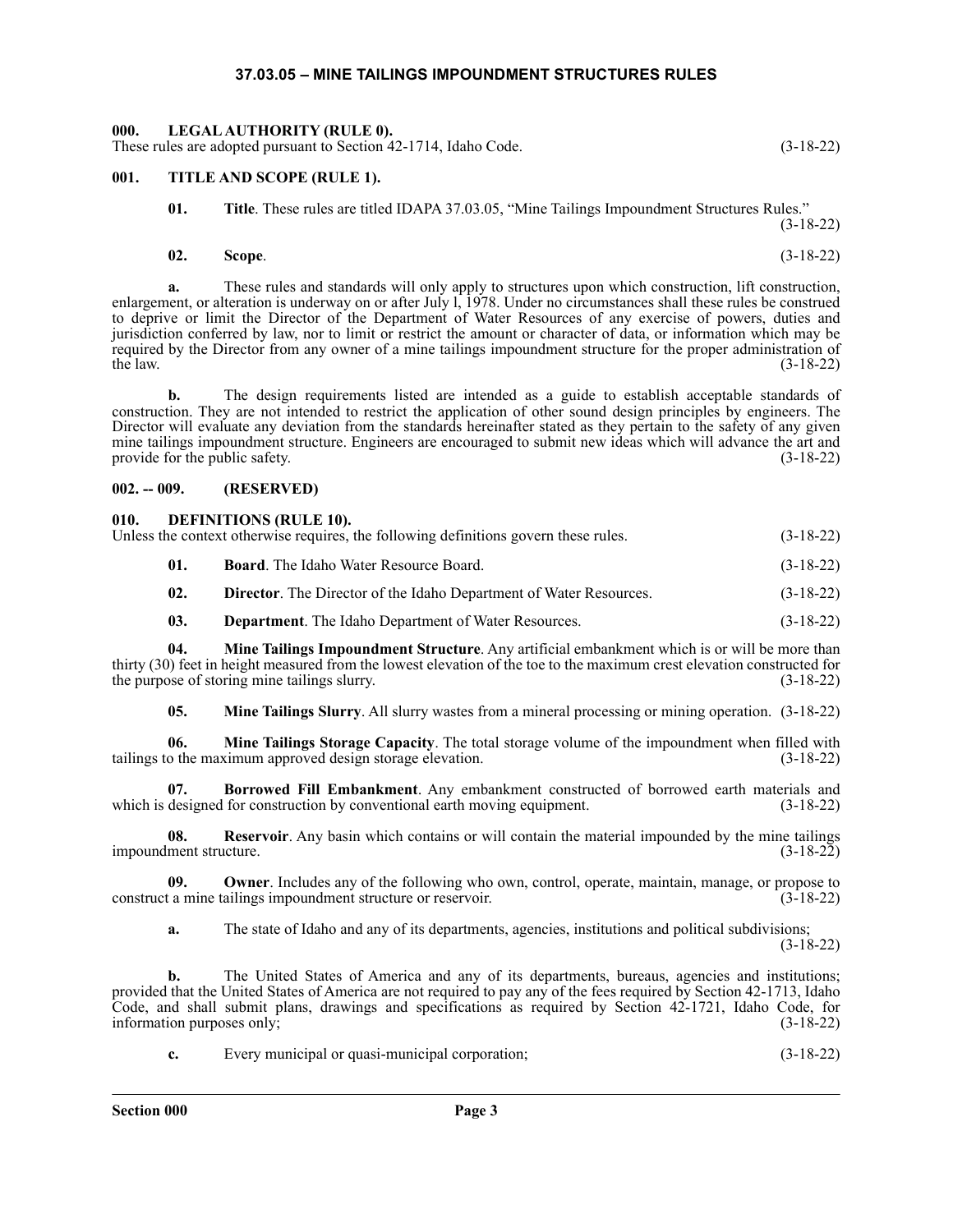| d. | Every public utility;                                                                                | $(3-18-22)$ |
|----|------------------------------------------------------------------------------------------------------|-------------|
| e. | Every person, firm, association, organization, partnership, business, trust, corporation or company; | $(3-18-22)$ |
|    | The duly authorized agents, lessees, or trustees of any of the foregoing;                            | $(3-18-22)$ |
| g. | Receivers or trustees appointed by any court for any of the foregoing.                               | $(3-18-22)$ |

**10. Alterations, Repairs or Either of Them**. Only such alterations or repairs as may directly affect the safety of the mine tailings impoundment structure or reservoir, as determined by the Director. (3-18-22)

**11. Enlargement**. Any change in or addition to an existing mine tailings impoundment structure or reservoir, which raises or may raise the storage capacity of the structure, as defined in Rule Subsection 010.06.

(3-18-22)

**12. Days Used in Establishing Deadlines**. Calendar days including Sundays and holidays. (3-18-22)

**13. Certificate of Approval**. A certificate issued by the Director for the mine tailings impoundment structure listing restrictions imposed by the Director, and without which no new mine tailings impoundment structures shall be allowed to impound mine tailings slurry or water and no existing impoundment shall be allowed to impound water or continue deposition of mine tailings slurry. The structure will be recertified every two (2) years, unless the Director determines that the structure is unsafe. (3-18-22)

**14. Engineer**. A registered professional engineer, licensed as such by the state of Idaho. (3-18-22)

### <span id="page-3-0"></span>**011. -- 024. (RESERVED)**

### <span id="page-3-1"></span>**025. AUTHORITY OF REPRESENTATIVE (RULE 25).**

When plans, drawings and specifications are filed by another person in behalf of an owner, written evidence of authority to represent the owners shall be filed with the plans, drawings and specifications. (3-18-22)

### <span id="page-3-2"></span>**026. -- 029. (RESERVED)**

### <span id="page-3-3"></span>**030. FORMS (RULE 30).**

Forms required by these rules. (3-18-22)

**01. Samples of Forms**. Samples of all forms required by these rules are available from the Department ted parties upon request. (3-18-22) to interested parties upon request.

**02. Form 1721**. Construction of a mine tailings impoundment structure requires the filing of Form 1721. (3-18-22)

### <span id="page-3-4"></span>**031. -- 034. (RESERVED)**

### <span id="page-3-5"></span>**035. PLANS, DRAWINGS, AND SPECIFICATIONS (RULE 35).**

The following provisions apply in submitting plans, drawings, and specifications. (3-18-22)

**01. Submission of Plans, Drawings, and Specification**. Any owner who shall desire to construct, or enlarge, or alter or repair any mine tailings impoundment structure shall submit duplicate copies of plans, drawings, and specifications prepared by an engineer for the proposed work to the Director with required fees. An owner who desires to construct a continuously raised tailings impoundment structure shall submit duplicate copies of plans, drawings, and specifications prepared by an engineer, showing the stages of lift height, by periods of time, and ultimate design height. (3-18-22)

**02. Application for and Receipt of Written Approval**. Construction of a new mine tailings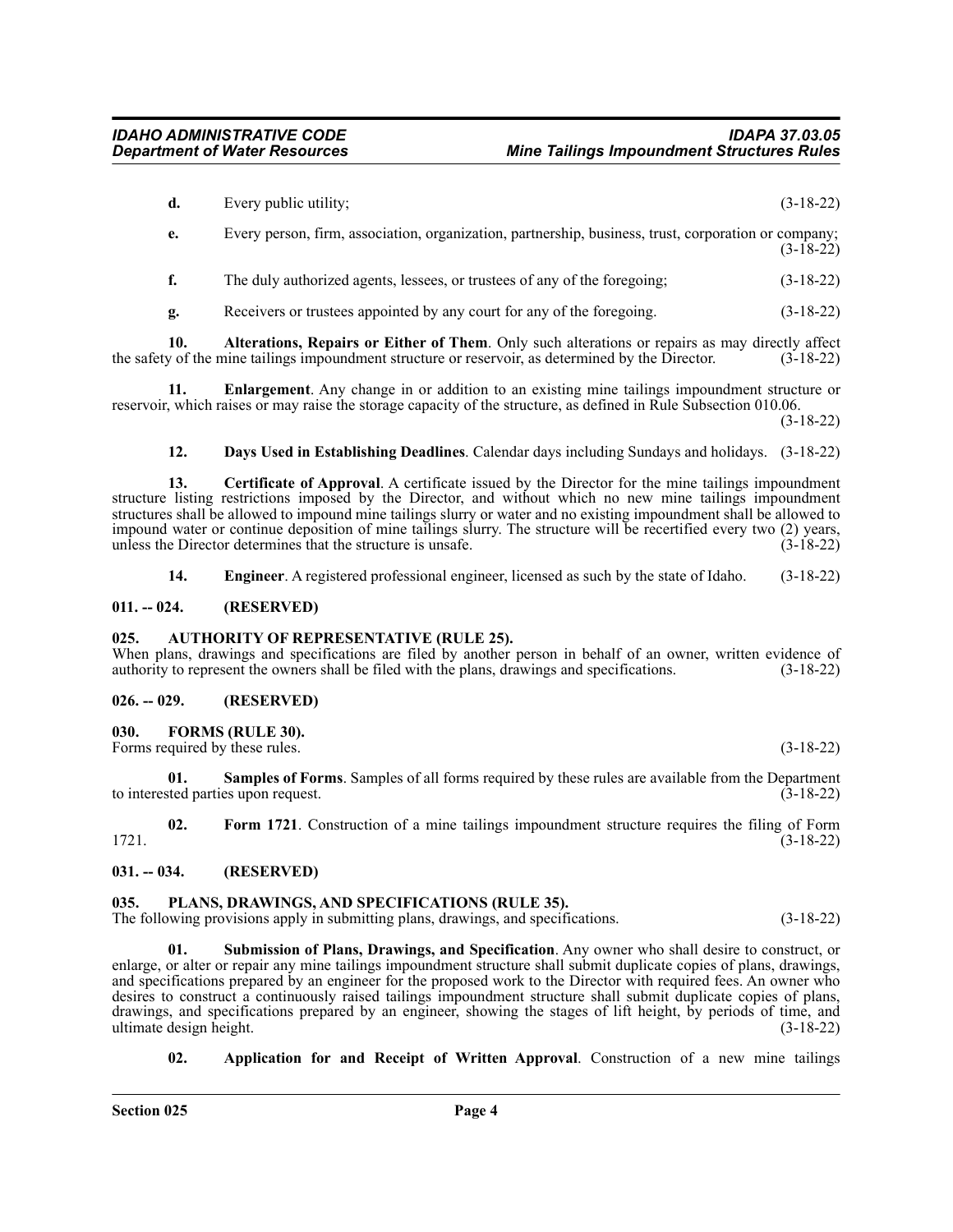### *IDAHO ADMINISTRATIVE CODE IDAPA 37.03.05 Mine Tailings Impoundment Structures Rules*

impoundment structure or enlargement, or non-emergency alteration or repairs on existing mine tailings impoundment structures shall not be commenced until the owner has applied and obtained written approval of the plans, drawings, and specifications covering the work. In emergency situations, the owner shall make the required alterations or repairs necessary to relieve the emergency, and notify the Director. (3-18-22) alterations or repairs necessary to relieve the emergency, and notify the Director.

**03. Preparation and Submission of Plans**. Plans must be prepared on a good grade of tracing linen or a good quality vellum or mylar. Transparent copies reproducible by standard duplicating processes, if accurate, legible and permanent, will be accepted. Plans may initially be submitted in the form of nonreproducible paper prints. After reviewing the plans, the Director will notify the owner of any required changes. (3-18-22)

**04. Scale of Plans and Drawings**. Plans and drawings shall be of sufficiently large scale with an adequate number of views and proper dimensions, so that drawings may be readily interpreted and studied. (3-18-22)

**05. Dimensions of Plans**. All sheets for a set of plans shall have an outside dimension of twenty-four by thirty-six (24 x 36) inches. A margin of two (2) inches on the left-hand end and a margin of one-half (1/2) inch on the other three sides must be provided, making the available work space twenty-three  $(23)$  x thirty-three and one-half  $(33 \frac{1}{2})$  inches.  $(3-18-22)$  $(33 \frac{1}{2})$  inches.

**06. Plans**. The plans shall include the following: (3-18-22)

**a.** A topographic map of the mine tailings impoundment structure site showing the location of the proposed mine tailings impoundment structure by section, township and range, and location of spillway or diversion structures, outlet works, and all borings, test pits, borrow pits; structures, outlet works, and all borings, test pits, borrow pits;

**b.** A profile along the mine tailings impoundment structure axis showing the locations, elevations, and f borings or test pits, including logs of bore hole and/or test pits; (3-18-22) depths of borings or test pits, including logs of bore hole and/or test pits;

**c.** A maximum cross-section of the mine tailings impoundment structure showing elevation and width of crest, slopes of upstream and downstream faces, thickness of any proposed riprap, zoning of the earth embankment (if any), location of cutoff and bonding trenches, elevations, size and type of decant systems, valves, operating mechanism, and dimensions of all other essential structural elements such as cutoff walls, filters, embankment zones, etc.;  $(3-18-22)$ 

**d.** Detailed drawings describing the outlet system, i.e., decant line, barge pump system, siphon (3-18-22) system;  $(3-18-22)$ 

**e.** If a spillway is used, a curve showing the discharge capacity in cubic feet per second of the spillway vs. gage height of the storage pool level above the spillway crest up to the maximum high water level, and the formula used in making such determinations; (3-18-22)

**f.** If a stream diversion is created, a tabulation of the discharge capacity in cubic feet per second of any diversion works and of the diversion channel vs. flow depth through the diversion works or channel up to maximum capacity of the system, and the formulas used in making such determinations; (3-18-22)

Where staged construction will take place and no spillway exists, a curve showing maximum safe operating level for the tailings as a function of embankment height and the design criteria used to arrive at this;

(3-18-22)

**h.** Detailed plans, including cross-sections and profile, of the spillway or diversion works and any detailed channels; (3-18-22) associated channels;

**i.** Plans for monitoring and/or recovering seepage from the reservoir in those instances where safety of the impoundment may be affected; (3-18-22)

| j. | An operation plan; | $(3-18-22)$ |  |
|----|--------------------|-------------|--|
|----|--------------------|-------------|--|

**k.** An emergency procedure plan for protection of life and property;  $(3-18-22)$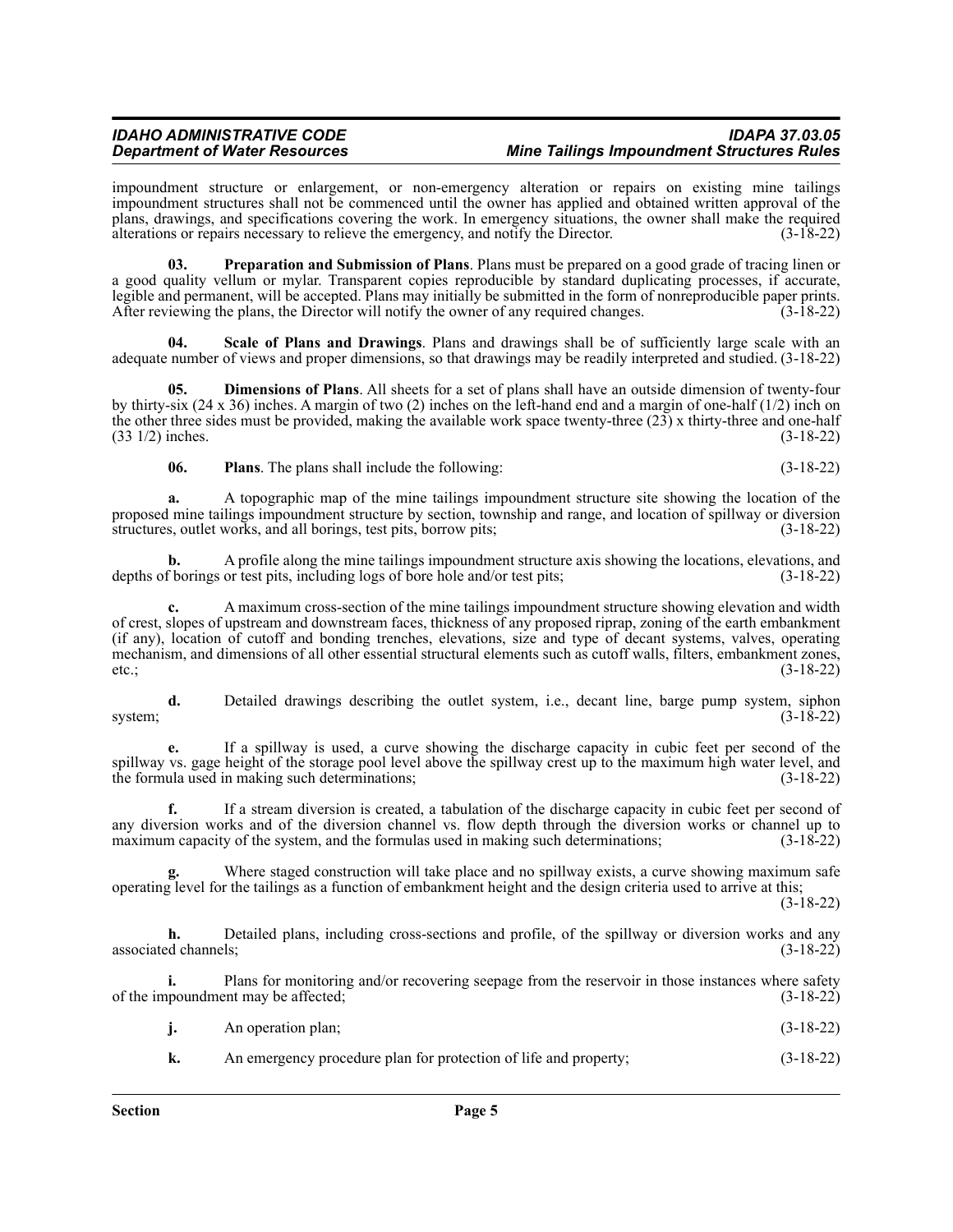**l.** An abandonment plan that assures the Director to his satisfaction that, upon completion of the mining operation, the site will be in a safe maintenance-free condition. (3-18-22)

**07. Specifications**. Specifications shall include provisions acceptable to the Director for adequate observation, inspection and control of the work by a registered professional engineer during the period of construction. (3-18-22)

**08. Provision Included with Plans**. The specifications shall provide that the plans and specifications may not be materially changed without prior written consent of the Director. (3-18-22)

**09. Provisions Included with Specifications**. The specifications shall provide that certain stages of construction shall not proceed without the approval of the Director. Those stages requiring approval are as follows:

(3-18-22)

**a.** After clearing and excavation of foundation and prior to placing any fill material; (3-18-22)

**b.** After installation of the decant conduit and any proposed collars and before placing any backfill material around conduit; (3-18-22)

After construction is completed (first stage starter dike if staged construction) and before any water urry is stored in the reservoir;  $(3-18-22)$ or mine tailings slurry is stored in the reservoir;

**d.** Before each successive enlargement of the impoundment structure; (3-18-22)

**e.** After each stage of enlargement of the impoundment structure is completed and before storage is allowed to exceed the level approved for the previous approved stage;  $(3-18-22)$ 

**f.** At such other times as determined necessary by the Director. The Director will, within seven (7) days after notification by the engineer, inspect and if satisfactory, approve the completed stage of construction. Owners are encouraged to give prior notice to the Department, so that the inspection can be scheduled to prevent delays.  $(3-18-22)$ 

**10. Inspections, Examinations, and Tests**. All materials and workmanship may be subject to inspection, examination and test by the Director at any and all reasonable times during manufacture and/or construction and at any and all places where such manufacture and/or construction are carried on. (3-18-22)

**11. Rejection of Defective Material**. The Director shall have the right to require the owner or engineer to reject defective material and workmanship or require its correction. Rejected workmanship shall be corrected and rejected material shall be replaced with proper material. (3-18-22) rejected material shall be replaced with proper material.

**12. Suspension of Work**. The Director may order the engineer to suspend any work that may be subject to damage by climatic conditions. (3-18-22)

**13. Responsibility of Engineer**. These provisions shall not relieve the engineer of his responsibility to assure that construction is accomplished in accordance to approved plans and specifications or to suspend work on his own motion.  $(3-18-22)$ 

**14. Detailing Provisions of Specifications**. The specifications shall state in sufficient detail, all provisions necessary to ensure that construction is accomplished in an acceptable manner and provide needed control for construction to ensure that a safe structure is constructed. (3-18-22)

**15. Required Information**. The following information shall be submitted with the plans and (3-18-22) specifications.

**16. Engineer's Report**. An engineer's report giving details necessary for analysis of the structure and appurtenances. Included as a part of the report where applicable shall be the following: (3-18-22)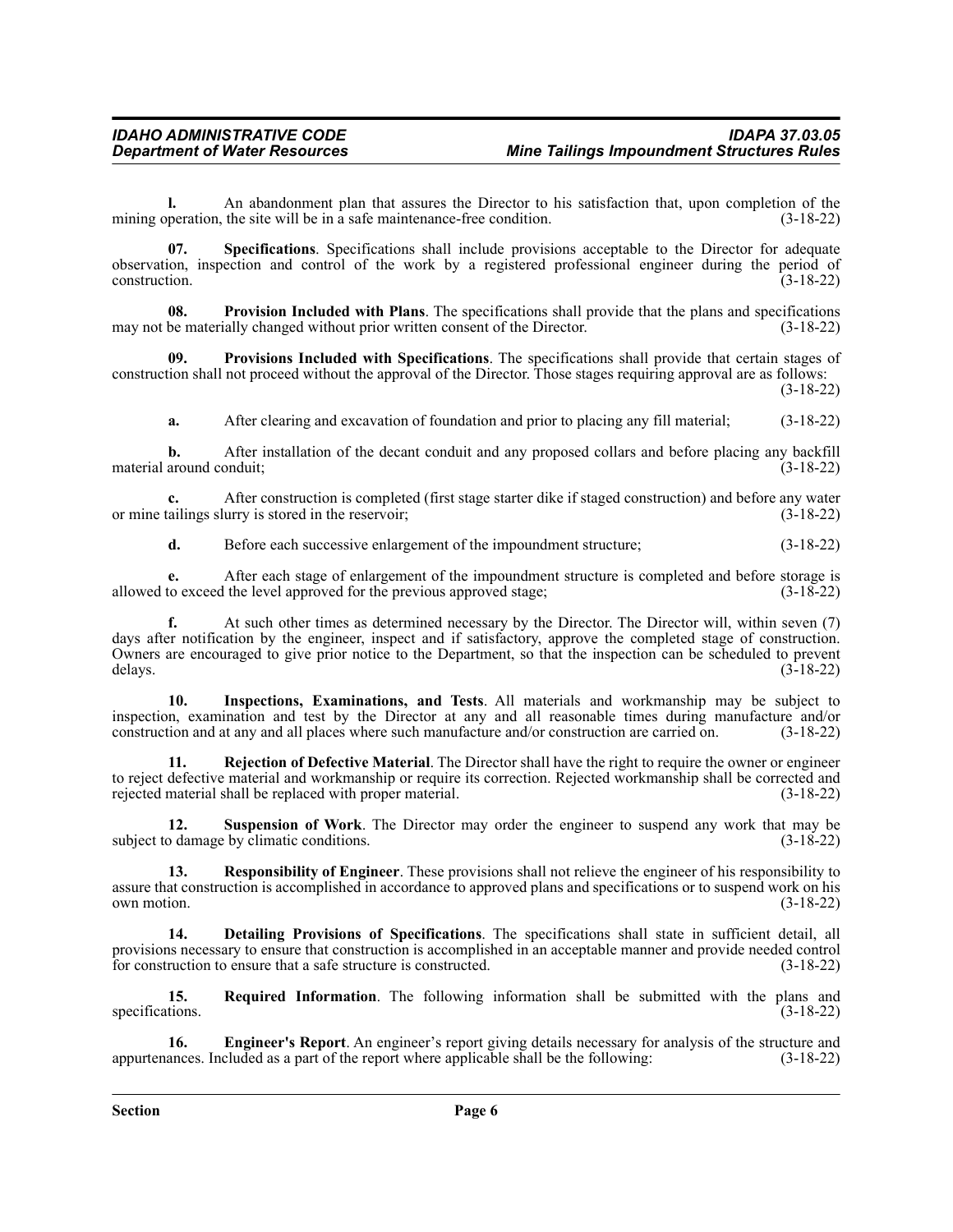|                                                                                                                                                                                                                                                                                                                                                                         | a.                              | Formulas and assumptions used in designs;                                                           | $(3-18-22)$ |  |
|-------------------------------------------------------------------------------------------------------------------------------------------------------------------------------------------------------------------------------------------------------------------------------------------------------------------------------------------------------------------------|---------------------------------|-----------------------------------------------------------------------------------------------------|-------------|--|
|                                                                                                                                                                                                                                                                                                                                                                         | b.                              | Hydrologic data used in determining runoff from the drainage areas;                                 | $(3-18-22)$ |  |
| areas:                                                                                                                                                                                                                                                                                                                                                                  | c.                              | Engineering properties of each type of material to be used in the embankment and of the foundation  | $(3-18-22)$ |  |
|                                                                                                                                                                                                                                                                                                                                                                         | d.<br>and foundation stability; | Stability analysis, including an evaluation of overturning, sliding, upstream and downstream slopes | $(3-18-22)$ |  |
|                                                                                                                                                                                                                                                                                                                                                                         | e.                              | Geologic description of reservoir area, including evaluation of landslide potential;                | $(3-18-22)$ |  |
|                                                                                                                                                                                                                                                                                                                                                                         | f.                              | Chemical analysis of all materials composing the slurry;                                            | $(3-18-22)$ |  |
| Earthquake design loads must be evaluated at all sites located east of Range 22 E., Boise Meridian.<br>g.<br>This area corresponds to Seismic Zone 3 as designated by the Recommended Guidelines of the National Dam Safety<br>Program. Earthquake analysis may be required at other impoundment structure sites if deemed necessary by the<br>Director;<br>$(3-18-22)$ |                                 |                                                                                                     |             |  |

**h.** A seepage analysis of the embankment and reservoir bottom; (3-18-22)

**i.** A hydraulic analysis of the outlet system and spillway, diversion work or diversion channel;

(3-18-22)

**j.** Engineering properties and the weathering characteristics of the proposed tailings to be stored in the impoundment;  $(3-18-22)$ 

**k.** Other information which would aid in evaluating the safety of the design.  $(3-18-22)$ 

**17. Filing of Additional Information**. The Director may require the filing of such additional information which in his opinion is necessary to assess safety or waive any requirement herein cited if in his opinion it is unnecessary. (3-18-22)

### <span id="page-6-0"></span>**036. -- 039. (RESERVED)**

### <span id="page-6-1"></span>**040. BONDING (RULE 40).**

An active surety bond or other means of acceptable surety payable to the Director of the Department of Water Resources shall be on file with the Director throughout the active life of the tailings disposal site. The purpose of this bond is to provide a means by which the tailings impoundment can be placed in a safe maintenance-free condition if abandoned by the owner without conforming to an abandonment plan approved by the Director. (3-18-22)

**01. Filing of Bond**. The bond shall be filed prior to any issuance by the Director of a certificate of approval for use of the mine tailings impoundment structure to impound mine tailings slurry and shall run for the two  $(2)$  year approval period covered on the certificate of approval.  $(3-18-22)$ 

**02. Provisions of Bond**. Bond provisions shall provide that the surety may be held liable for a period of up to five (5) years following notice of default on the bond. (3-18-22)

**03. Amount of Bond**. The bond amount will be set by the Director and is subject to revision each time it is renewed. The owner must obtain approval for the amount of his surety bond prior to each renewal. (3-18-22)

**04. Cost Estimate Submitted by Engineer**. In order to provide a basis for setting the bond amount, the engineer shall submit a cost estimate acceptable to the Director, together with conceptual details needed to arrive at the estimate, for abandonment of the facility at each proposed stage of its construction. (3-18-22) at the estimate, for abandonment of the facility at each proposed stage of its construction.

**05. Current Costs for Abandonment**. Bond amount will be based on current costs for abandonment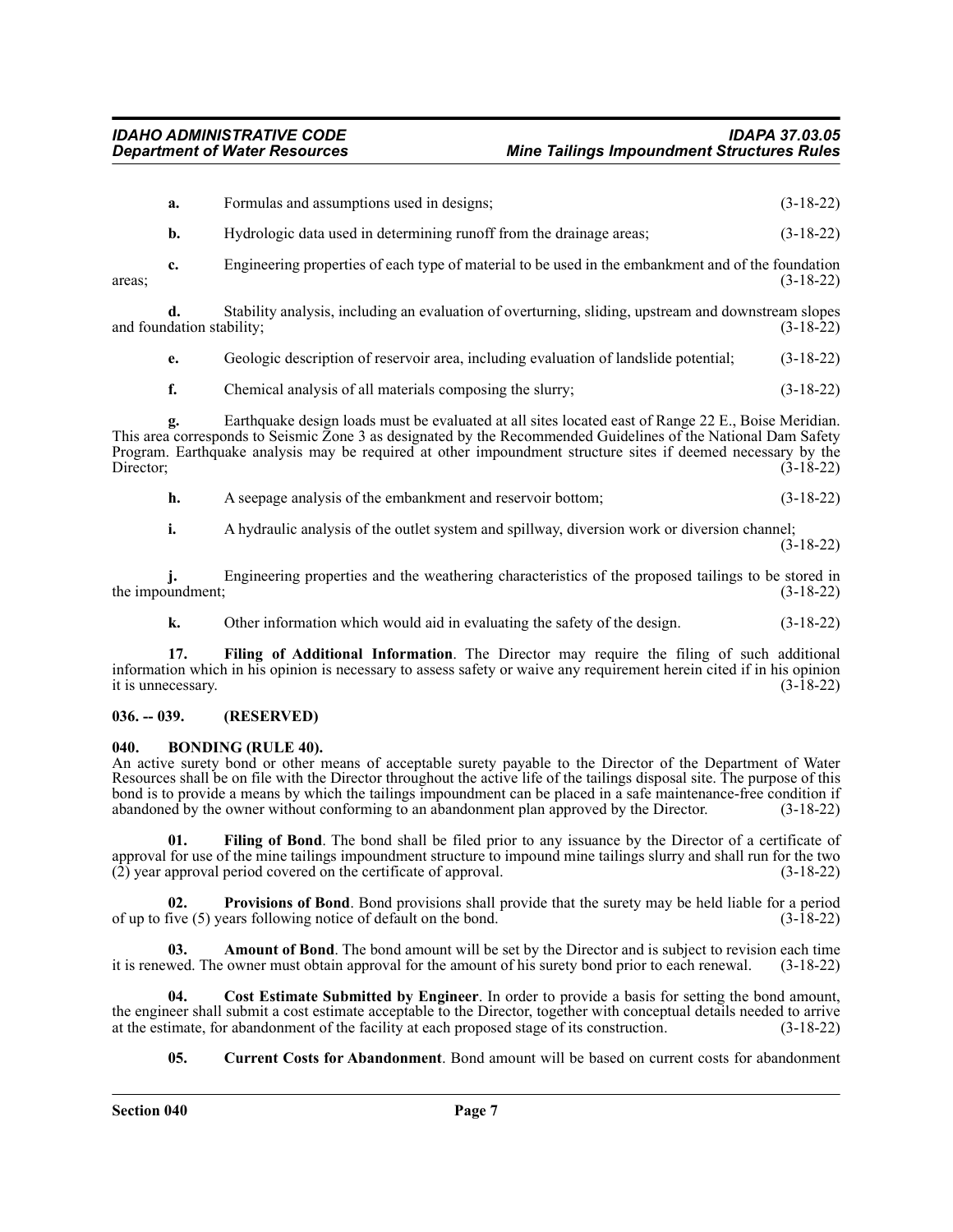of the facility based on the approved cost estimate for abandonment at the present construction condition or the next approved proposed stage, whichever represents the larger bond amount. (3-18-22) approved proposed stage, whichever represents the larger bond amount.

**06. Determination of Bond Amount**. If the final abandonment is determined to be the most costly condition, the owner may elect to use this as a basis for bonding throughout the life of the project. The Director may, however, revise the bonding amount to reflect updated costs when he feels it is necessary in order to maintain a realistic bond. (3-18-22) realistic bond.

**07. Filing Initial Bond**. The initial bond shall be filed upon completion of the first stage of construction and before the required certificate of approval is issued to allow storage of mine tailings slurry in the impoundment. No certificate of approval shall be renewed prior to filing by the owner of a bond renewal in an amount approved by the Director. (3-18-22)

**08. Filing Copy of Performance Bond**. Upon the filing of a copy of a performance bond with the Director, covering the terms and conditions of a state of Idaho mineral lease or an approved reclamation plan, in which these documents specify compliance with a plan of restoration of all mining operations, including the tailings impounding structure, the Director may determine the bond required of this section has been met, if the amount of the bond accurately reflects the cost associated with the abandonment plan provided by the owner. (3-18-22)

### <span id="page-7-0"></span>**041. -- 044. (RESERVED)**

### <span id="page-7-1"></span>**045. MINE TAILINGS IMPOUNDMENT STRUCTURES DESIGN CRITERIA (RULE 45).**

The following minimum design criteria shall be used for all mine tailings impoundment structures designed for installation in Idaho. These limitations are intended to serve as guidelines for a broad range of circumstances, and engineers should not consider them as a restriction to the use of other sound design criteria. Deviation from this established criteria will be considered by the Director in approving plans and specifications. (3-18-22) established criteria will be considered by the Director in approving plans and specifications.

### **01. Embankment Slopes**. (3-18-22)

**a.** For construction of borrowed fill embankments, in the absence of a stability analysis, the slopes shall be:

| Upstream slope   | $2:1$ or flatter |
|------------------|------------------|
| Downstream slope | $2:1$ or flatter |

### (3-18-22)

**b.** Construction by the upstream method shall not be used in the area of the state east of Range 22 E., Boise Meridian, unless the engineer can provide evidence that the construction and operation of the tailings impoundment will achieve a relative density of sixty percent (60%) or greater in the embankment and tailings to prevent liquefaction during earthquake loading. (3-18-22)

**c.** Safety factors for the embankment shall be at least one and five-tenths (1.5) for static loads and a n of one (1) for the static plus the appropriate earthquake load. (3-18-22) minimum of one  $(1)$  for the static plus the appropriate earthquake load.

**d.** To insure sufficient permeability and stability of the embankment, designs will require utilizing materials other than the tailings, when the tailings materials: (3-18-22)

i. Contain greater than seventy-five percent (75) passing the #200 standard U.S. sieve, or fifty percent  $(50\%)$  passing the #325 standard U.S. sieve;

ii. Contain phosphate clays; (3-18-22)

iii. The design calls for the water to be impounded against the embankment; (3-18-22)

iv. Have other properties which makes them unsuitable for use as construction materials. (3-18-22)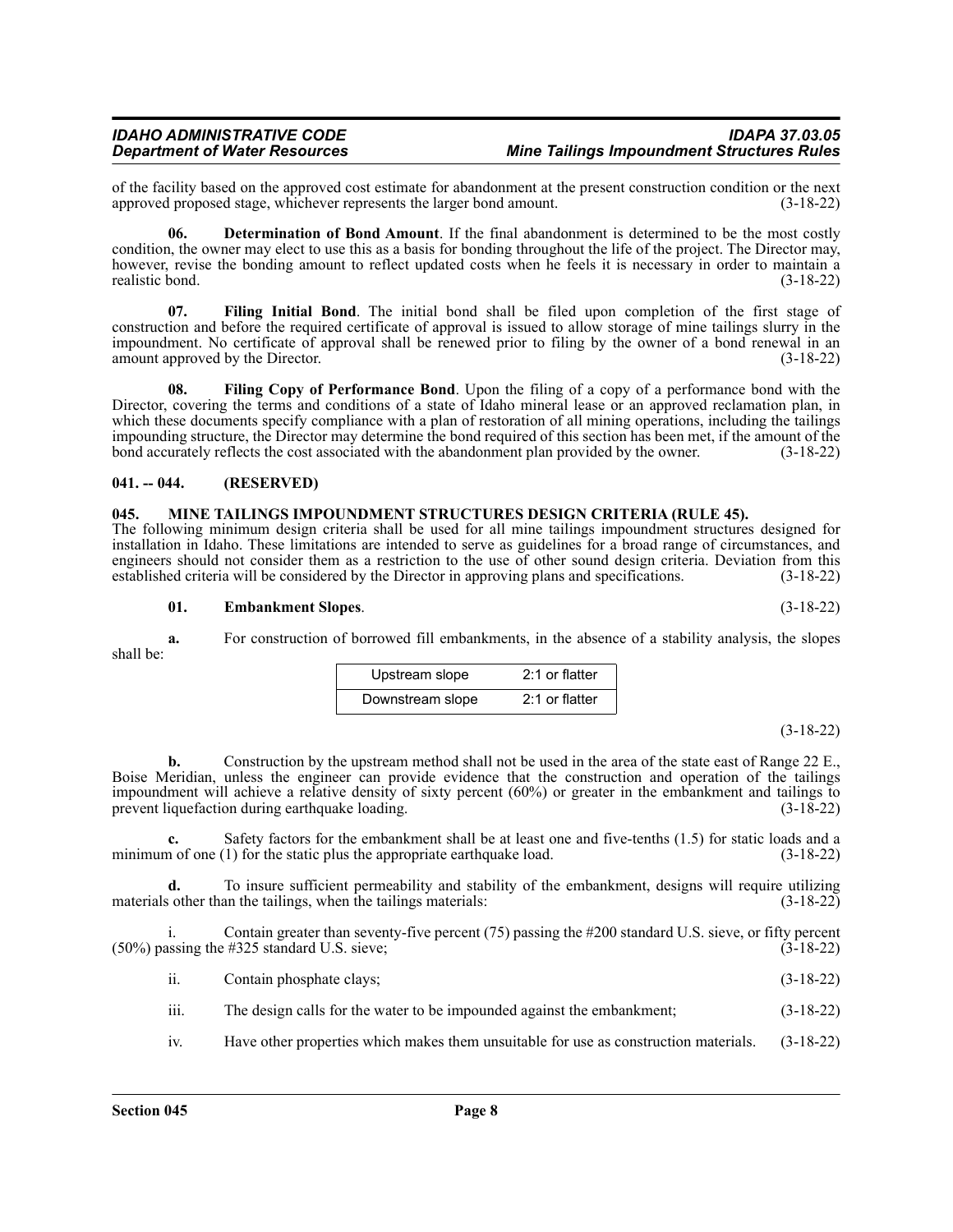### *IDAHO ADMINISTRATIVE CODE IDAPA 37.03.05 Mine Tailings Impoundment Structures Rules*

**e.** Embankments designed for the storage of hazardous levels of radioactive materials shall, in addition to any requirements of these regulations, meet the criteria outlined in the Nuclear Regulatory Commission Regulatory Guide 3.11 and the Idaho Radiation Control Regulations administered by the Idaho Department of Environmental Quality. (3-18-22)

**f.** The design shall consider the need for drains and/or operational procedures to promote consolidation and insure that a low phreatic surface is maintained within the embankment. Drainage pipe shall not be used beneath embankments where excessive or differential settlement may cause failure of the pipes and subsequent piping of the tailings or embankment. When the quality of the mine tailings slurry is such that it will adversely affect the quality of the existing groundwater, the design should be coordinated with the Department and the Department of Environmental Quality to insure that all applicable permits are obtained. (3-18-22)

**g.** Instrumentation of the embankment and/or foundation will be required to insure that the structure is functioning satisfactorily. Standpipe piezometers with an inside diameter greater than one-half (1/2) inch will not be acceptable for use in fine-grained or cohesive soils in order to minimize response time. (3-18-22)

**h.** Tailings impoundment structures which are constructed using the tailings shall not be constructed or raised during freezing weather to prevent frost lenses in the embankment. Sufficient freeboard must be provided during the summer construction season if the disposal operation is to continue during the winter. (3-18-22)

**i.** If tailings are to be discharged during times of freezing weather and the embankment is to be constructed using either the upstream or centerline method, the pond shall be of sufficient size to insure that any ice formed in the tailings pond area melts during the next warm season.

### **02. Top Width Embankment**. (3-18-22)

**a.** In the absence of a stability analysis, the minimum top width for mine tailings impoundment structures shall be:

| $W = 2$ (H to 1/2 power) + 4, minimum |             |
|---------------------------------------|-------------|
| $W = Top$ width                       |             |
| H = Embankment height                 | $(3-18-22)$ |
|                                       |             |

| b. | The minimum top width for any tailings embankment is ten (10) feet. |  |  |  |  |  | $(3-18-22)$ |
|----|---------------------------------------------------------------------|--|--|--|--|--|-------------|
|----|---------------------------------------------------------------------|--|--|--|--|--|-------------|

### **03. Cutoff Trenches or Walls**. (3-18-22)

**a.** Cutoff trenches, if needed, shall be used to bond the fill through relatively pervious material to an impervious stratum or zone. The bond area shall extend up the abutments to the maximum high water or tailings impoundment elevation. Cutoff (keylock) trenches which are to be backfilled with compacted fill shall be wide enough to allow the free movement of excavation and compaction equipment. Side slopes shall be no steeper than 1:1 for depths up to twelve  $(12)$  feet, and no steeper than one and one-half  $(1 1/2)$  to one  $(1)$  for greater depths to provide for proper compaction. Flatter slopes may be required for safety and stability. (3-18-22)

**b.** Concrete cutoff walls may be used to bond fills to smooth rock surfaces in a similar manner as cutoff trenches and they shall be entrenched in the rock to a depth approximately one-half (1/2) the thickness of the cutoff wall. Concrete cutoff walls shall be doweled into the rock a minimum of twelve (12) inches with a maximum spacing of eighteen  $(18)$  inches for three-quarter  $(3/4)$  inch steel dowels. Concrete walls shall have a minimum projection of three (3) feet perpendicular to the rock surface and shall have a minimum thickness of twelve (12) inches. (3-18-22) inches. (3-18-22)

### **04. Borrowed Fill Embankment**. (3-18-22)

**a.** The approved earth materials (silt soils are seldom acceptable) shall be zoned as shown in the plans and placed in the embankment in continuous, approximately level layers. Compaction shall be based on ASTM D-698 for cohesive soils and a minimum compaction of ninety-five percent (95%) of the laboratory Standard Proctor dry density is required. Compaction of cohesionless soils shall insure a relative density of sixty percent (60%) or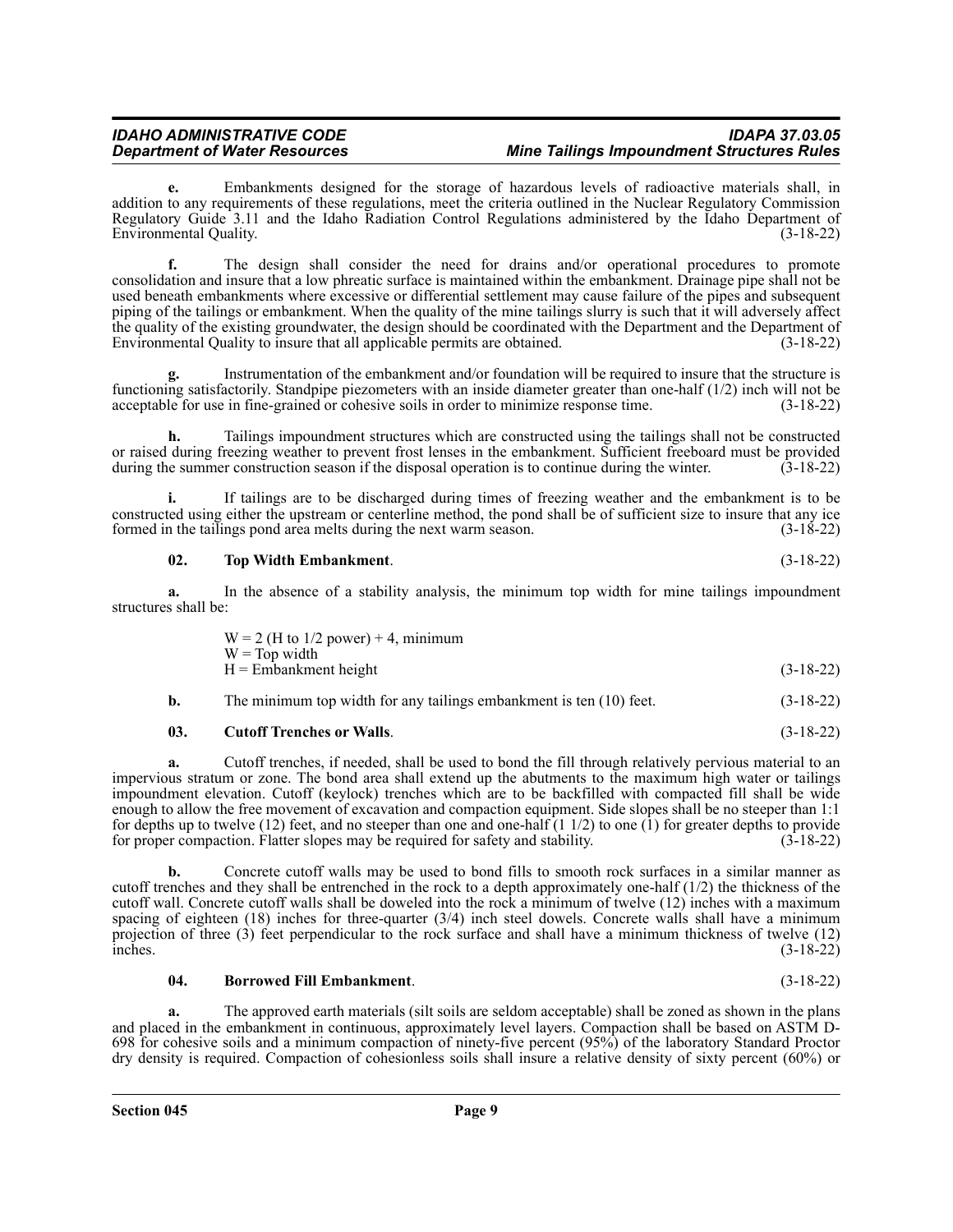greater.  $(3-18-22)$ 

**b.** An acceptable working range of moisture content for the fill material shall be established and maintained. (3-18-22) maintained. (3-18-22)

**c.** The material shall be compacted by means of a loaded sheepsfoot roller, vibratory roller, or other le means, to the required density. (3-18-22) acceptable means, to the required density.

**d.** No rock shall be left in the fill material which has a maximum dimension exceeding the lift thickness. The fill material shall be free of brush and organic materials. (3-18-22)

**e.** The fill shall be carried up simultaneously the full design width of the structure, and the top of the be kept substantially level at all times or slope slightly toward the reservoir. (3-18-22) fill shall be kept substantially level at all times or slope slightly toward the reservoir.

**f.** No frozen or cloddy fill material shall be used, and no material shall be place upon frozen, muddy rified surfaces. (3-18-22) or unscarified surfaces.

**g.** All materials used in the embankment shall meet all the stability and seepage requirements as shown by a design analysis of the structure and shall be properly installed to meet these requirements. (3-18-22)

**05. Riprap**. (3-18-22)

**a.** All dams shall be protected from wave action. In cases where water is stored directly against the mine tailings impoundment structure or where wave action at maximum pool level during design inflow events would affect the integrity of the embankment, the Director may require use of riprap or other protective measures. (3-18-22)

**b.** If riprap is used the design shall specify the rock size and extent of blanket required to prevent (3-18-22) erosion. (3-18-22)

**06. Outlet Systems**. (3-18-22)

**a.** Reservoirs must safely handle the design inflow for all areas draining into the reservoir. This may be done either by storing the entire design inflow or by having an outlet system or combination of systems adequate to safely pass the design inflow. If the tailings reservoir is situated on a stream channel, an outlet system or an approved alternative system capable of meeting downstream flow requirements must be provided. (3-18-22) approved alternative system capable of meeting downstream flow requirements must be provided.

**b.** The minimum design inflow for all reservoirs shall be the flood with one percent (1%) probability of occurrence. The Director may require a greater design inflow be used in instances of high hazard, for larger mine tailings impoundment structures, or when the inflow is to be entirely stored in the reservoir during the flood period.  $(3-18-22)$ 

**c.** The outlet system may be composed of one (1) or a combination of the following: decant line, spillway, stream channel diversion to bypass the reservoir. The system will be determined by individual reservoir conditions. Unless removal of the mine tailings impoundment structure and reservoir is part of the abandonment plan, the outlet system shall be maintained in perpetuity, unless it is demonstrated that an outlet system is not needed.

(3-18-22)

**d.** Outlet systems will not be allowed if their use would release toxic, highly turbid, radioactive or otherwise hazardous flows from the reservoir. In these cases the design inflow must either be entirely stored or diverted around the reservoir.

**e.** All spillways shall be stabilized to discharge flow through the use of concrete, masonry, riprap or sod, if not constructed in resistant rock. (3-18-22)

**f.** Wherever possible, the spillway shall be constructed independent of the impoundment structure. It shall lead the water far enough away from the mine tailings impoundment structure so as not to endanger the structure. (3-18-22)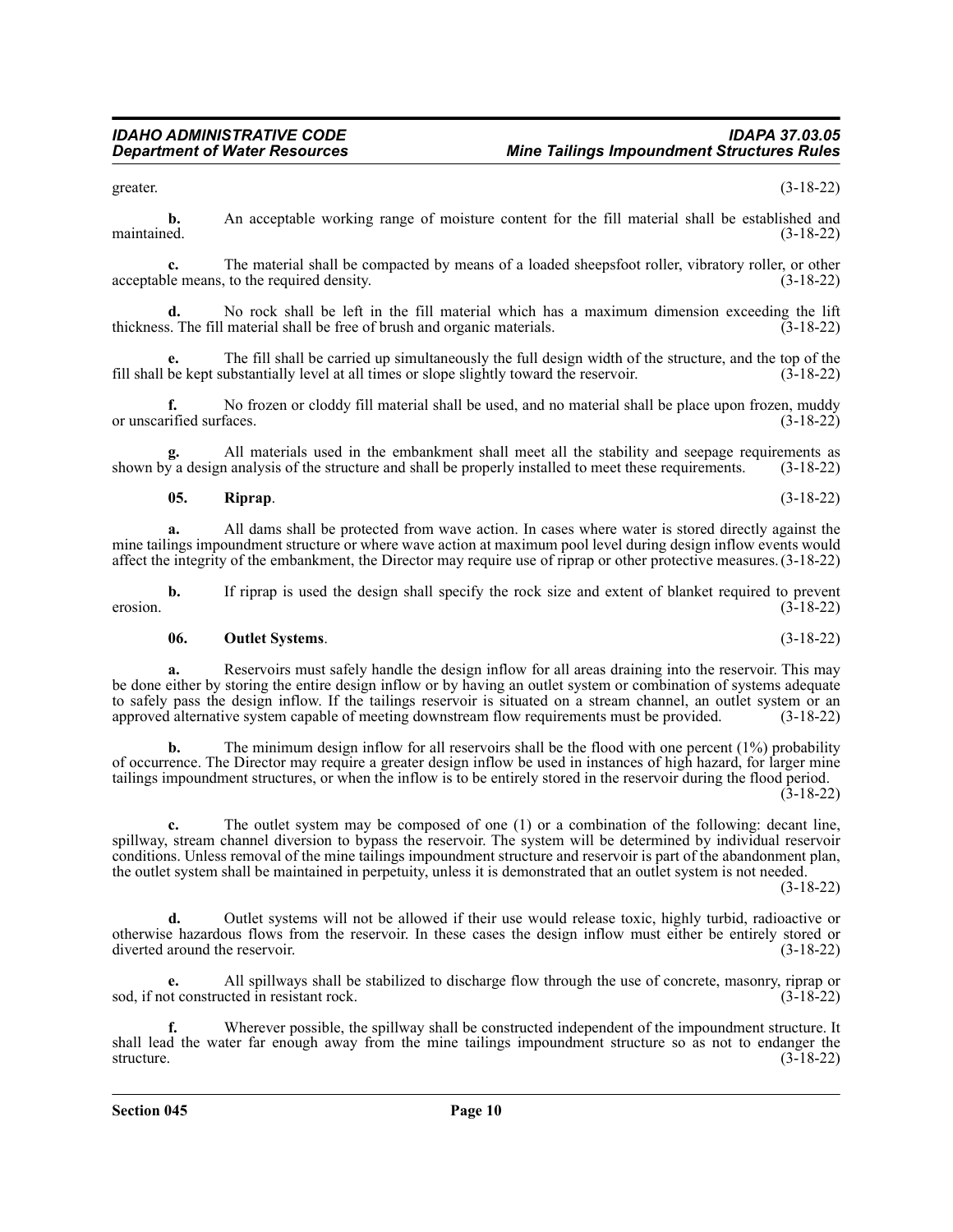**g.** A diversion system must not subject the mine tailings impoundment structure to erosion during the design inflow event. All stream diversions shall conform to the minimum standards for stream channel alterations as written by this Department. (3-18-22) written by this Department.

**h.** Decant conduits, if under the embankment, shall be laid on a firm, stable foundation and normally must not be placed on fill. They shall have a minimum inside diameter of twelve (12) inches and one (1) of the following provisions included in the design: (3-18-22)

The owner shall have the conduit inspected by photographic or video tape equipment and a copy of the inspection provided to the Department, if a problem is suspected; or  $(3-18-22)$ 

ii. The conduit shall be completely plugged with concrete and/or suitable material, for that portion which extends through the embankment, if a nonrepairable problem occurs within the conduit. The conduit shall consist of material which has been shown to possess the qualities necessary to perform in the environment of the specific tailings impoundment. The design life of the conduit shall be greater than the life of the mine tailings impoundment structure. The portion of the conduit through the embankment shall be completely filled with concrete, or other suitable material, and the riser portion of the conduit capped, upon abandonment of the mine tailings impoundment structure. (3-18-22)

**i.** All decant conduits, if under the embankment, shall have a seepage path through the impervious zone at least equivalent in length to the maximum head above the downstream end of the system. Only one third (1/3) the horizontal distance through the impervious zone will be utilized when calculating the length of the seepage path. Collars may be used to satisfy this requirement, but all collars shall extend a minimum of three (3) feet outside the conduit. Collars shall be spaced at intervals of at least seven (7) times their height and no collar may be closer to the outer surface of the impervious zone than the distance it extends out from the conduit. (3-18-22) outer surface of the impervious zone than the distance it extends out from the conduit.

**j.** More than two (2) decant conduits are not to be used, unless special conditions warrant. (3-18-22)

**07. Freeboard**. A minimum freeboard of two (2) feet plus wave height (H) shall be provided on the crest of the mine tailings impoundment structure during passage of the design inflow.

> $H = 1.95$  (F to 1/2 power)  $F =$  Fetch in miles across water surface at a design maximum level.  $(3-18-22)$

**08.** Records. All instrumentation shall be read and recorded on a regular basis, and all records must be for inspection by Department personnel on request. (3-18-22) available for inspection by Department personnel on request.

### **09. Inspection and Completion Reports**. (3-18-22)

**a.** It is the responsibility of the engineer to submit test reports along with periodic inspection and progress reports to the Director. (3-18-22)

**b.** Upon completion of each approved stage of construction, a letter shall be sent to the Director, giving a short, narrative account covering all items of work. As-built plans shall be submitted to the Director if the completed project was substantially changed from the plans originally approved. (3-18-22) completed project was substantially changed from the plans originally approved.

**10. Abandonment**. An abandonment plan which provides a stable, maintenance-free condition when the mine tailings impoundment is no longer being regularly maintained by the owner or the owner has ceased to use the site for disposal of mine tailings slurry, shall be submitted to the Director by the owner. The plan shall provide a safe condition by providing for removal of the tailings, or construction of a maintenance-free spillway or diversion works where needed to accommodate runoff. The plan shall include provisions to prevent water storage behind, and erosion of, the mine tailings impoundment structure and the impounded tailing. A conceptual plan which includes an engineering design report, detailed enough to provide the required cost estimate for bonding purposes, will be required prior to the approval of the proposed project. Detailed construction plans must be approved by the Director prior to implementation of any abandonment work. The Director shall notify the owner upon acceptance of completion of abandonment in accordance with the approved plan. (3-18-22)